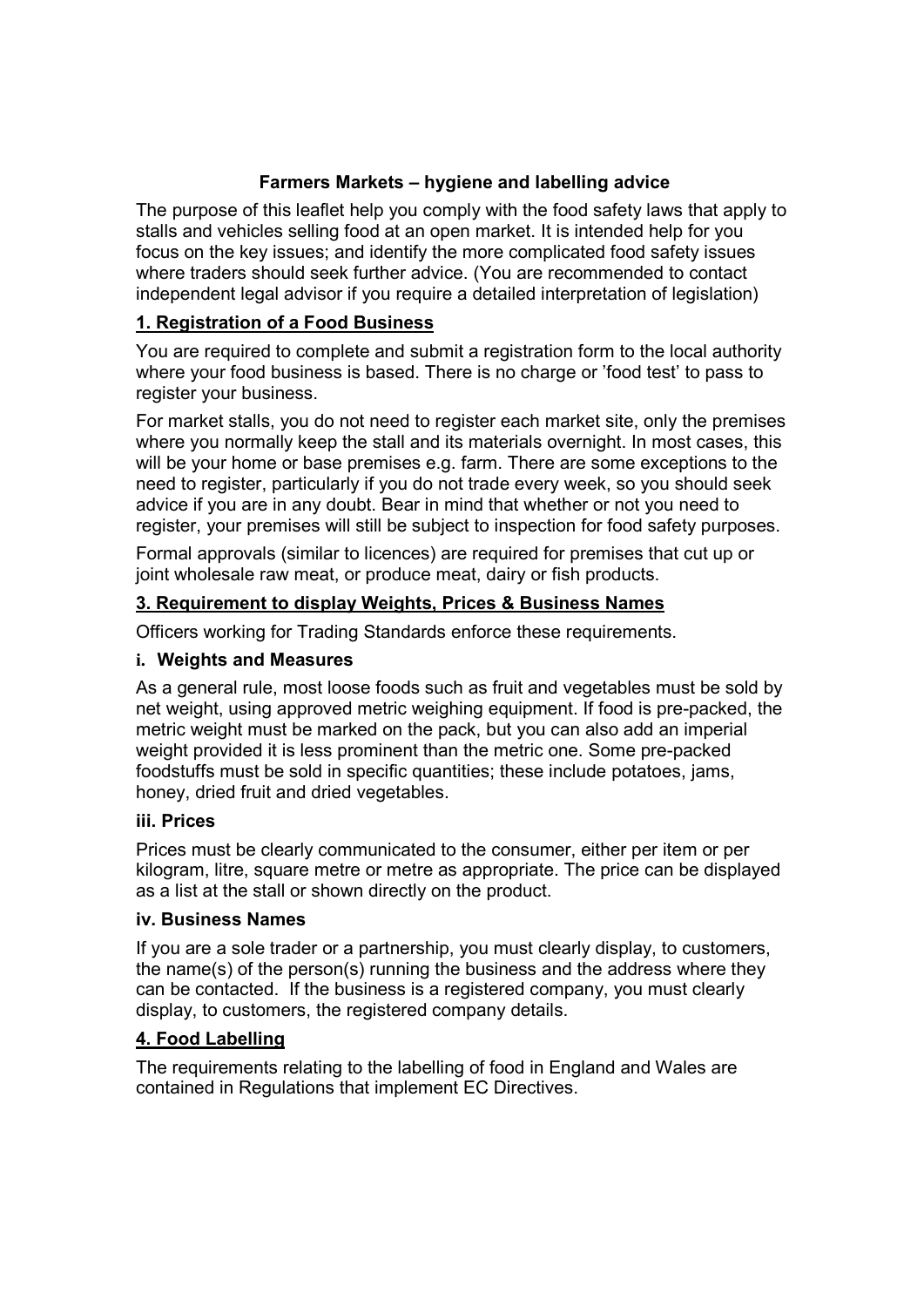It is difficult to provide a simple summary of the requirements because the legislation is very detailed and can vary according to the type of food.

More information about food labelling [external link]

As a general rule, the following advice applies:

Loose foods and foods pre-packed by yourself must display the name of the food, which must be accurate and unambiguous. You will also need to indicate any additives used, such as flavouring, flavour enhancers, preservatives, flour improvers, colours, anti-oxidants or sweeteners.

Pre-packed foods, other than those you have pre-packed yourself, may require:

- A Best Before or Use By date. Best Before dates are mainly for foods whose quality decreases over a medium to long shelf life, such as cakes and biscuits. Use By dates are for foods which deteriorate rapidly and may end up posing a risk to health, such as chilled meat products.
- • A list of ingredients.
- The name and address of the person putting the product into circulation.
- • Any storage conditions.
- Any previous process or treatment, for example "previously frozen".

 There are specific requirements for declaring the percentages of certain ingredients. For instance, where an ingredient is highlighted in the name of a food, e.g. "Apple and ginger chutney" the percentages of apple & ginger would have to be declared on the label.

 There are also specific requirements regarding the inclusion of genetically modified and irradiated ingredients.

 Meat products require a label showing the percentage of each meat present and, in the case of cured meat, the added water content. For farmers' markets, this is a chance for exploiting any superior meat content of your product over those that are available in the high street.

 The requirements relating to the labelling of food in England and Wales are contained in Regulations that implement EC Directives.

 It is difficult to provide a simple summary of the requirements because the legislation is very detailed and can vary according to the type of food.

More information about food labelling [external link]

### **5. Food Safety Management**

 Safer food, better business (SFBB) is an innovative and practical approach to food safety management developed by the food Standards Agency to help small businesses put in place food safety management procedures and comply with food hygiene regulations.

 There are a number of SFBB packs available (free of charge) that are designed to meet the specific needs of different food businesses. There are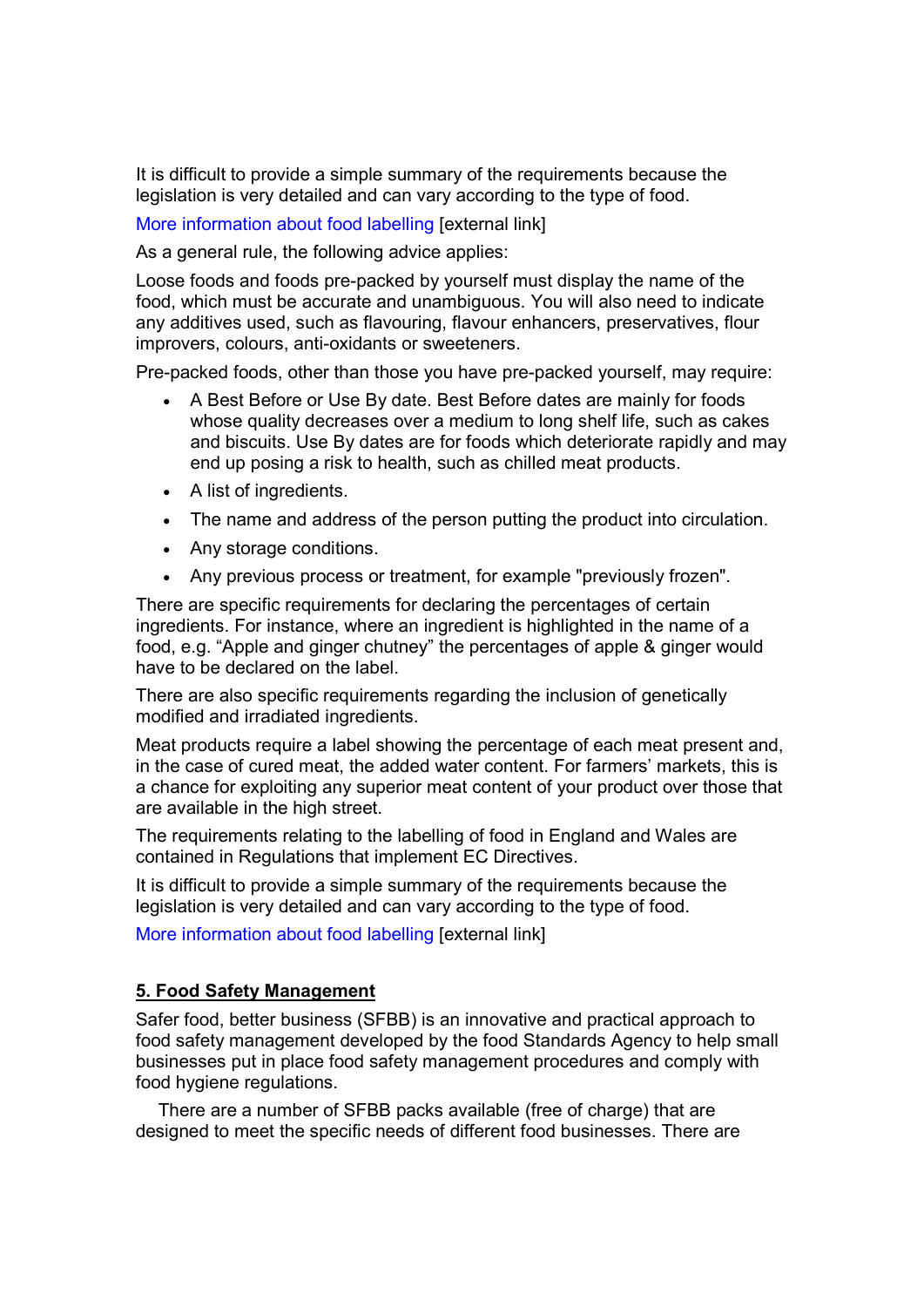packs for small catering businesses, small retail businesses, and restaurants and includes a DVD guide, available in 16 different languages. The guide can be viewed online at food.gov.uk/sfbbtraining or you can download a copy to your computer.

 If you would like to order an SFBB pack guide, call Food Standards Agency Publications on 0845 606 0667 or email foodstandards@ecgroup.co.uk.

### **Controlling Hazards**

 The law requires you to identify possible hazards to food safety, know which of these is actually important for the type of food that you prepare or sell and to provide suitable controls to stop problems occurring. While this can be complicated for some businesses, simple measures are all that is required for most traders at a market. The most important of these are described below.

### **i. Transportation**

- Food transported to a market must be wrapped, covered or placed in suitable containers to prevent contamination. Vehicles and containers should be kept clean and in good repair and the food should be kept separate from other items.
- Simple cardboard boxes and paper-lined crates are fine for some produce but you will need higher grade materials, such as metal or plastic crates, for bakery products and meats.
- Some foods must be kept cold (below  $8^{\circ}$ C) to prevent the growth of dangerous bacteria. These include soft or semi-hard cheeses, most other dairy products, cooked meat and vegetable products, most smoked or cured meat and fish and shellfish. Insulated containers with icepacks and a thermometer are usually sufficient and the temperature must be checked from time to time (and preferably written down in a log book). Larger volume traders should consider using refrigerated vehicles. Temperature controlled vehicles/containers must be designed to enable the temperature to be maintained and, where necessary, monitored.
- Vehicles or containers must be kept clean and in good condition and repair so that they may protect food from contamination.

### **ii. Preparation**

- The surface that you lay out or prepare food on must be smooth and impervious so that it can be thoroughly cleaned. If you are using wooden tables, you must provide plastic sheeting or other suitable covering material.
- You will need to wash and dry your hands from time to time and if facilities are not provided on site, you must bring your own. For stallholders selling open foods, such as meats, or high risk unwrapped foods such as cooked meats, dairy products and seafoods, there must be handwashing facilities at the stall. These should include a supply of hot water, towels, bowl and soap. For hot water, insulated flasks should be sufficient in most cases.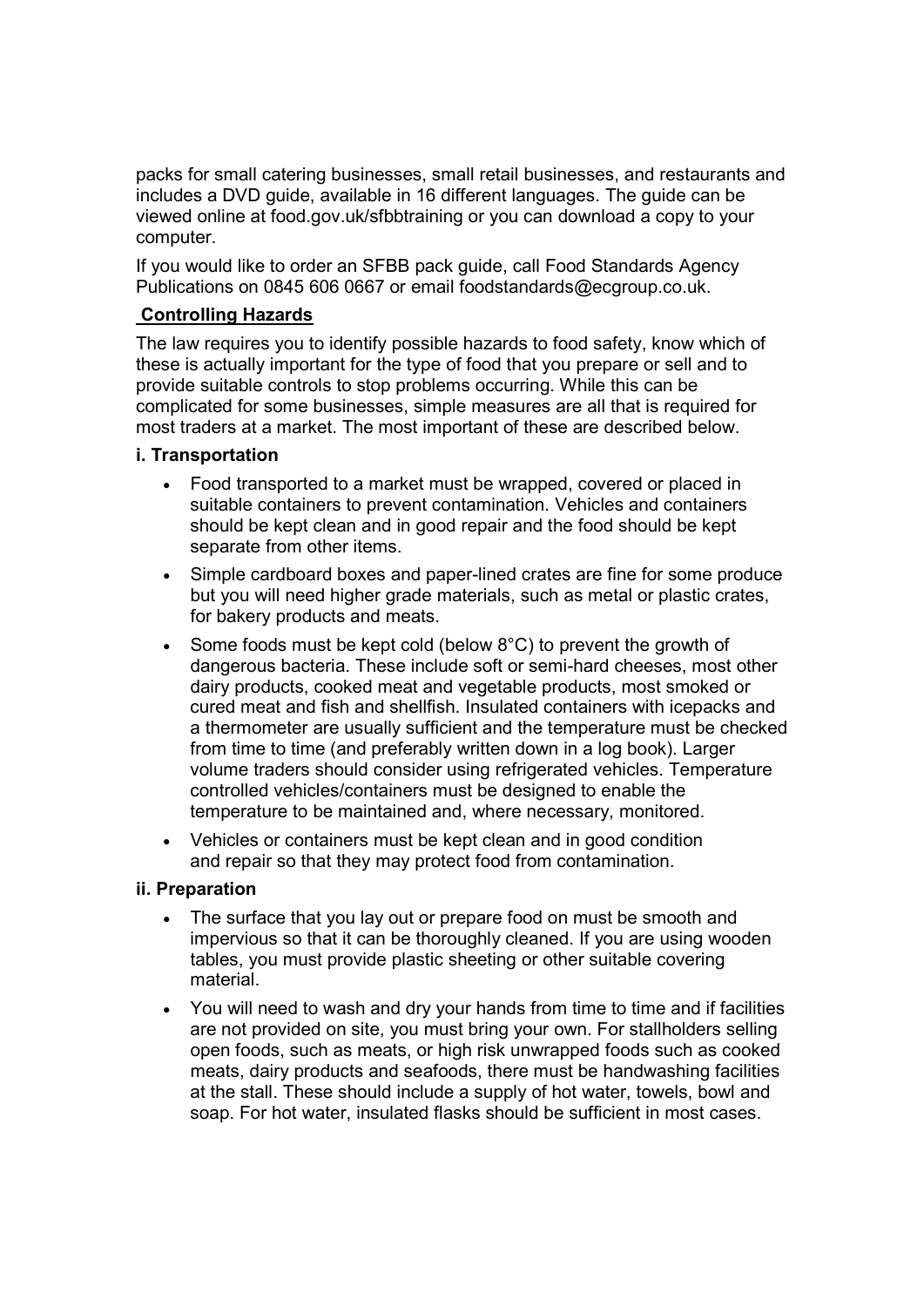- If you are using knives or other serving implements you will need washing facilities for these, which must not be the same as those used for handwashing - separate bowls or sinks must be used.
- Wear clean protective overclothing while handling unwrapped food.

## **iii. Display and Service**

- To avoid possible contamination, food must not be placed directly onto the floor. It is best to keep all unwrapped food off the ground by at least 45cm.
- Make sure that high risk and low risk foods are well separated- for example, keep raw foods away from cooked foods. The high risk foods described in ii above should be protected from the public touching, coughing or sneezing in the display area.
- Check the temperature of chilled foods from time to time and preferably keep a record of this in a logbook. Make sure you know the correct temperature for the food that you are selling.
- Regularly wipe down surfaces with a clean (preferably disposable) cloth using a food grade cleaner/disinfectant.
- • If the market does not have refuse services, make sure you have sacks or containers for waste food and water.

## **iv. Training and basic hygiene measures**

 It is not obligatory in law for all market traders to have attended formal training courses on food hygiene but you must at least be aware of the basic principles that apply to the safe handling and preparation of food. However, if you have no experience of running a retail food stall or business, or if you are manufacturing food at home or from other premises, you will need some specific training. In any case, food hygiene training courses are always strongly recommended for anyone involved in the running of a food business. Indeed, you may find that your local market will require evidence of such training before allowing you to join.

 For basic retailing operations, such as for selling fruit and vegetables, or for bakery products that do not contain meat or cream, the following advice should be of help.

- Keep yourself clean and wear protective clothing.
- Always wash your hands thoroughly before handling food, after using the toilet, handling raw food or waste and after every break.
- If you have a skin, nose or throat problem or an infected wound, do not handle unwrapped food.
- you are free of symptoms • If you have a stomach upset, do not handle food for at least 48hrs after
- Ensure that cuts, spots or sores are covered with a brightly coloured waterproof plaster.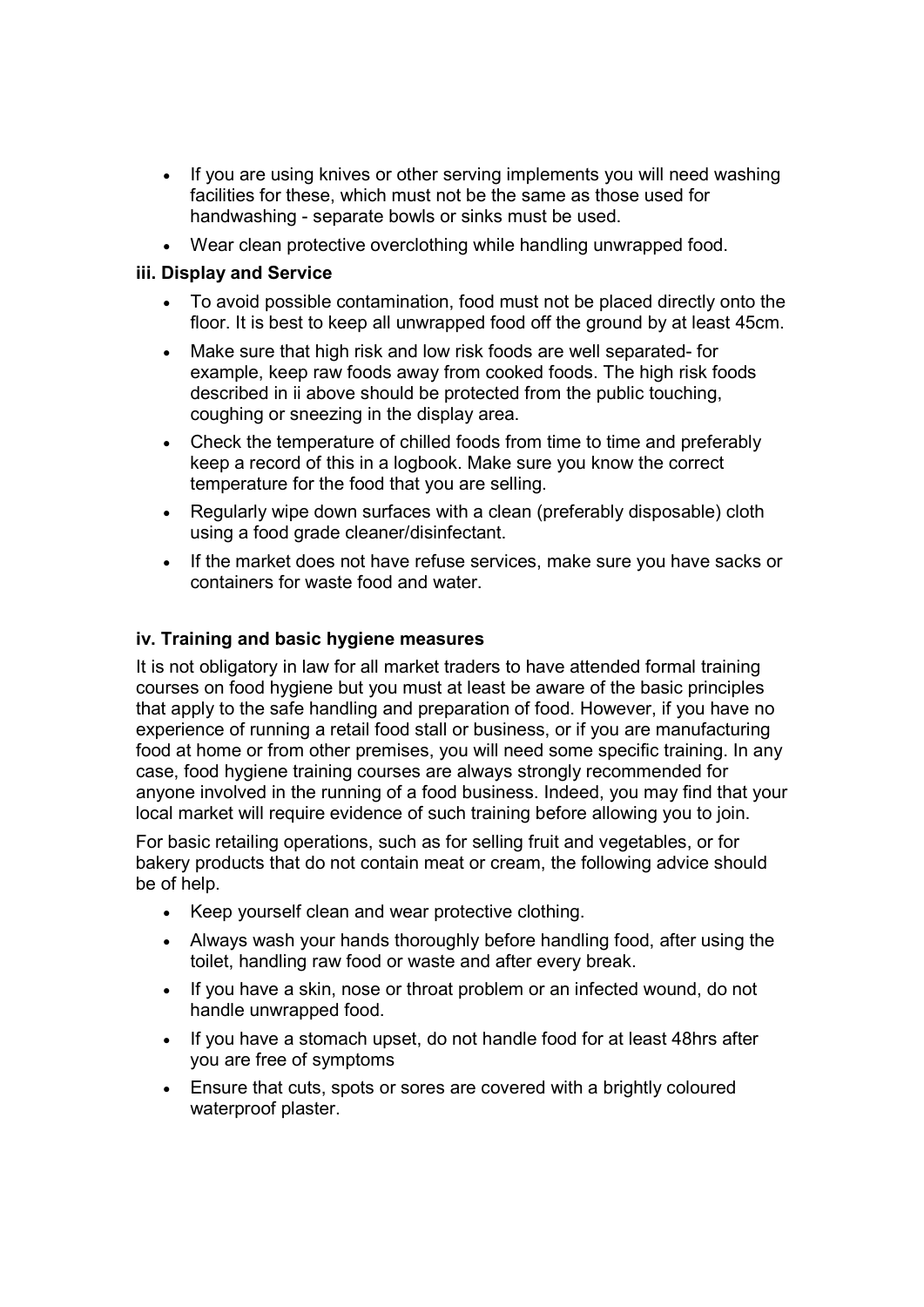- Do not smoke, eat or drink where open food is handled.
- Clean as you go keep all equipment and surfaces clean and disinfected.
- Avoid unnecessary handling of food.

## <u>**6. Selling farm-produced meat**</u>

 Many aspects of the sale of meat have their own sets of rules and regulations. While there are some exceptions from these special controls, it is very important that traders are aware of what the law requires. It is a complicated and bureaucratic area and needs explaining in a little more depth than some of the other subjects in this leaflet.

## **i. Slaughtering your animals**

 If you are going to supply meat to the public your animals must be slaughtered at a licensed slaughterhouse. At the slaughterhouse the animals will be inspected by staff employed by the Meat Hygiene Service to make sure that they are fit to enter the human food chain.

## **ii. Getting your meat cut for you**

 You may well be used to having some of your animals sent to a local slaughterhouse (if you are fortunate enough to have one) and the meat cut up there or at a local butchers before being sent back to you for your own consumption. However, you may need to think again about doing things this way if you intend to sell this meat from your own premises or stall.

 If you have a local meat cutting plant that will cut your meat for you at a reasonable price, you must use it. Often, however, there is no local cutting plant or the plant is just not interested in cutting small quantities for you. In these circumstances it is acceptable for a local butcher to cut your meat at their shop. You must sell meat cut at a local butchers directly to the public, and not supply it to any other food businesses.

### **iii. Cutting up meat yourself**

 If you cut up your own meat at your farm or other premises you own, and then sell it only from your market stall, your farm buildings that you use will need approval as a cutting premises. However, if you sell meat both direct from your farm shop and also from a market stall, you may not need approval depending on how much meat you sell away from the shop. Seek advice from your local Council if you are unsure.

 If meat is cut up for sale to the public only at your market stall, you do not need cutting premises approval.

# **7. Manufacturing food at home for sale from your market stall**

 This is an area that covers everything from jams and cakes to frozen and chilled meals and meat products. Special rules and regulations can apply to some of these foods, particularly when making meat, fish and dairy products, which will include pre-packed meals and dishes. If you do not comply with these rules, the consequences can be very serious. It cannot be stressed enough that when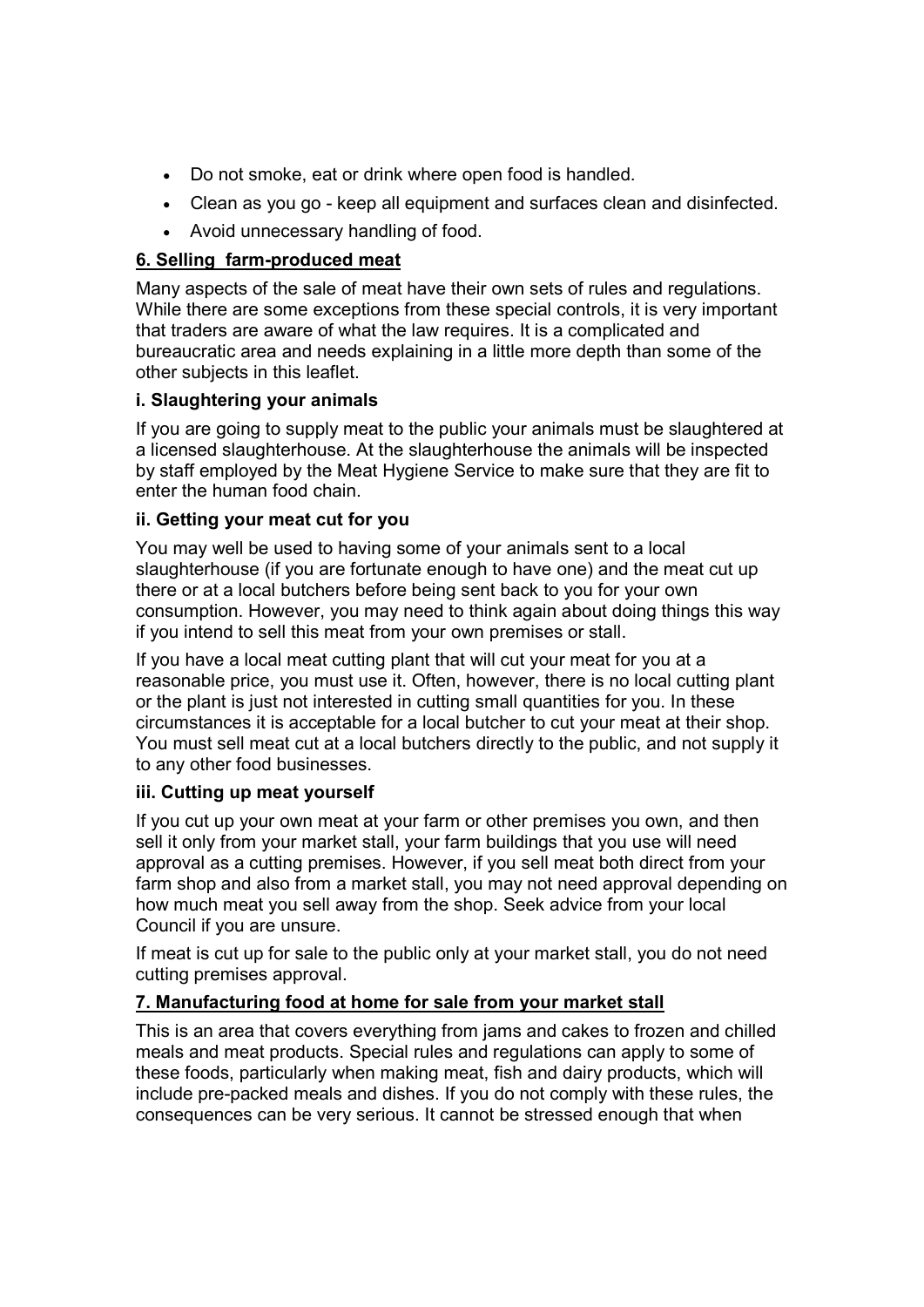thinking about starting such a business you must get advice from your local Council as there are specific requirements that cannot be covered in this leaflet. Here are a few pointers.

### **i. Making low risk items such as cakes and jams**

 Generally these present few problems and many people safely produce a range of jams and non-dairy cakes from home. You must make sure you know about the basics of food hygiene and law and also the labelling and shelf-life requirements that apply. Before starting out, contact your local Council for advice.

## **ii. Making high risk items such as meat, dairy and fish products**

 These foods are much higher risk because they support the growth of harmful bacteria and are often sold ready to eat without further cooking. A mistake in their preparation and handling can have serious consequences for public health. As a result, many of these products, which include hams, pates, ice-cream, cheeses, yoghurts and prepared foods such as meat pies, lasagne, shepherds pies etc. require approval of the production premises and process under specific legislation. It can be very difficult, and sometimes impossible, to obtain approval for a domestic premises to manufacture these kind of products, even on a small scale. As a result, you will need to plan your operation carefully.

 In addition, attractive traditional recipes, which may be perfectly safe for immediate consumption, do not always lend themselves to a production process, packaging or an easily assessable shelf life for prolonged storage.

 Although this can sound quite daunting, with a little dedication it is perfectly possible to set up a business to produce these kind of products and many operate successfully from small units. Before starting out, contact your local Council for advice.

### **8. Giving away free samples**

 You will want to introduce your customers to as wide a range of your foods as possible and having tasting samples available is a good way to get their attention. Bear in mind that even though you may give samples away free of charge, the law sees this transaction as a sale, and their production and handling is still subject to legal control. Samples need to be protected from contamination such as undue handling, usually either from inquisitive pets or equally inquisitive children, so ensure samples are stored high up. If your customers have to handle your food, try and make sure they don't touch other samples on the plate cocktail sticks or tongs help to stop this. Most importantly, don't leave food that must be chilled for safety reasons out of chill control for long periods, so keep quantities to a minimum and throw out uneaten food if it has been out of refrigeration for a long time. The law permits a maximum of four hours in most cases but it is best if high risk food is disposed of after one hour out of chill control. Bear in mind that for some foods, such as hard cheeses, temperature control is not critical to safety and longer periods are acceptable, so seek advice if in any doubt.